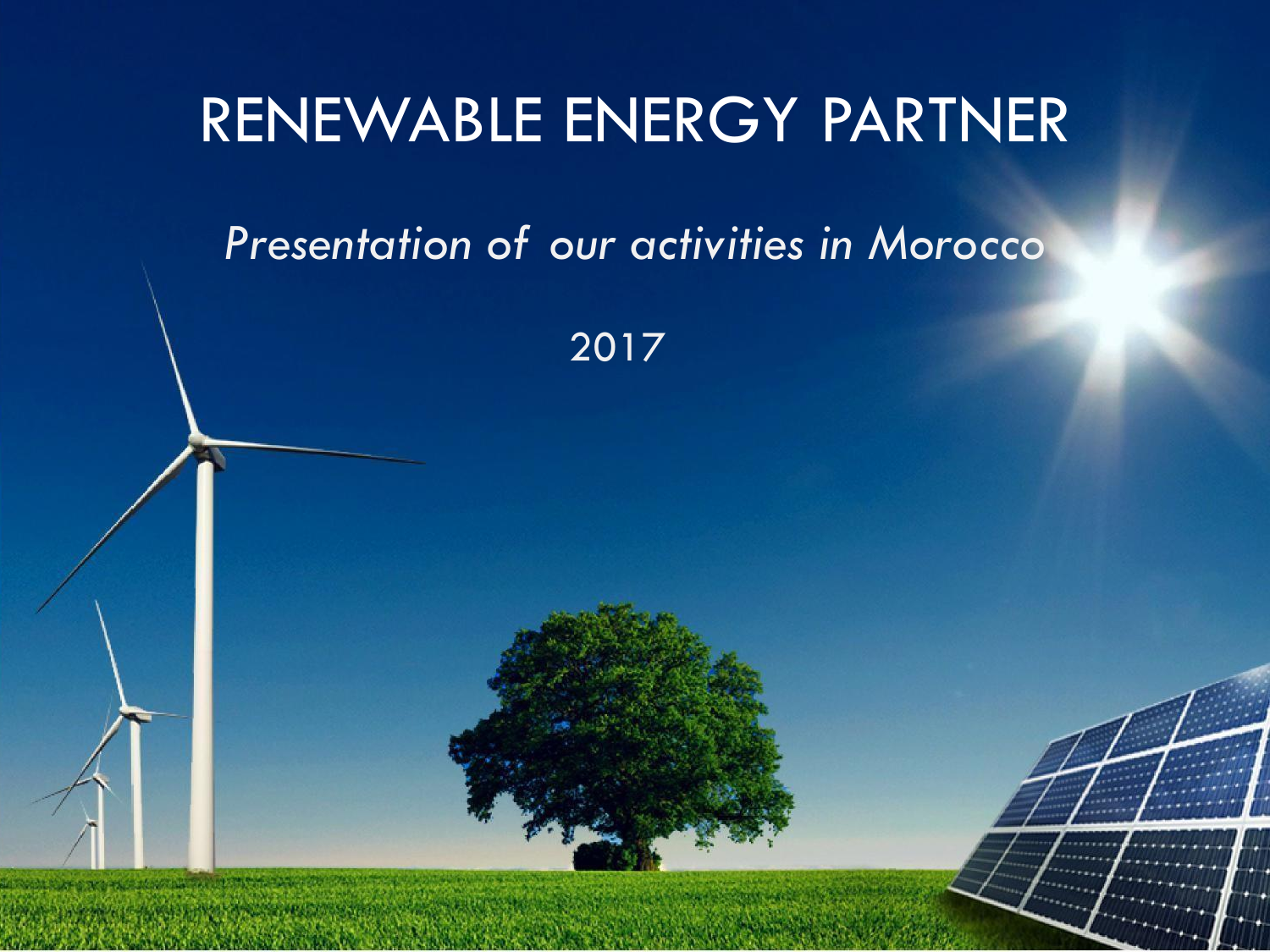### **Who we are**



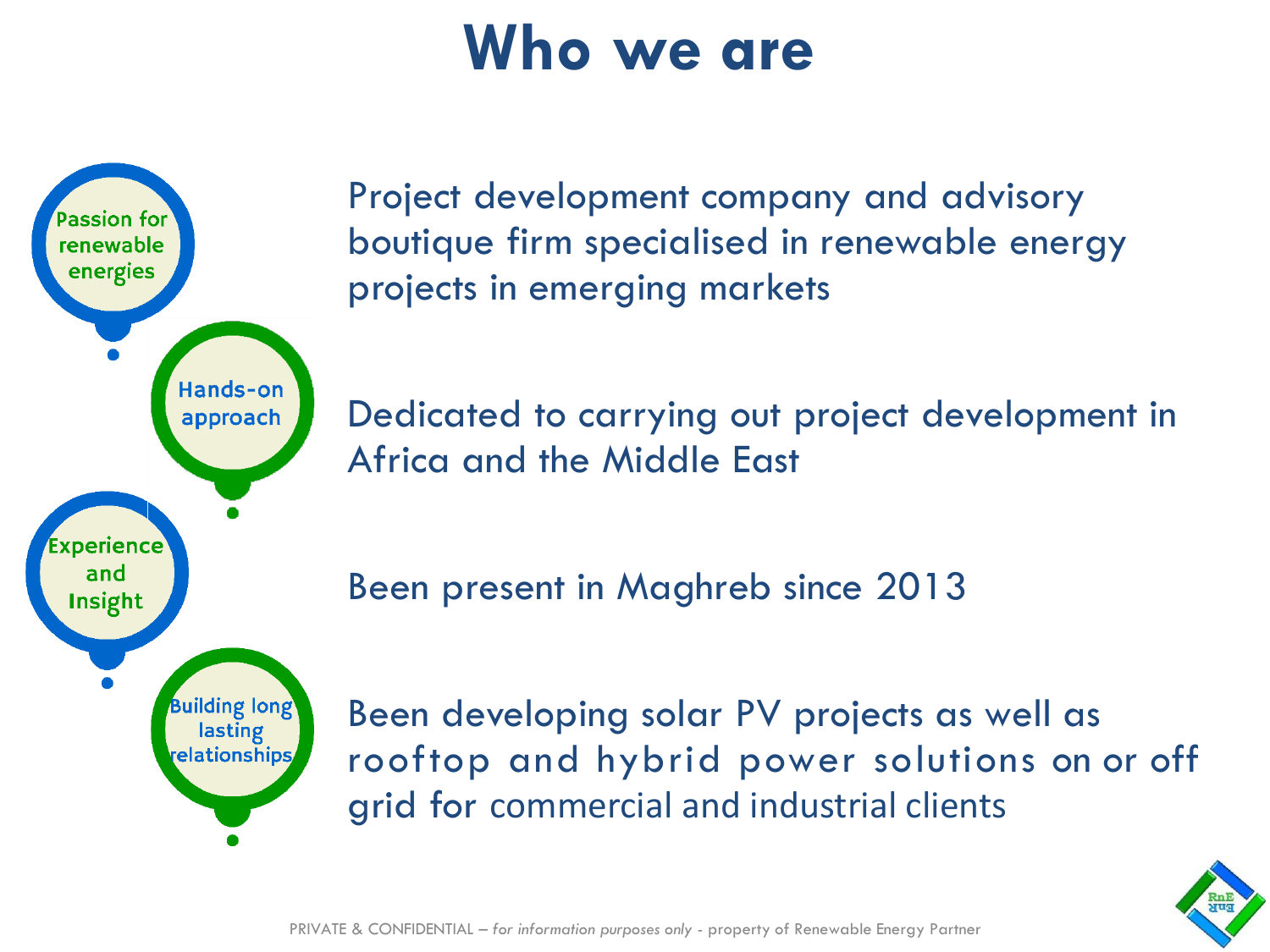# **Management team background**



#### **Education**

- London School of Economics
- King's College London
- Imperial College London
- University of Cambridge
- NYU Stern



**Experience handling investments**

-\$200m Africa Agribusiness Fund -\$45m Social Housing Fund -\$50m Development Capital -\$100m+ Private Equity deals



#### **Professional experience Skills**

- General Electric
- Linklaters
- Orrick Herrington & Sutcliffe
- Doosan
- Mitsui
- Jacobs Engineering
- PwC and Ernst Young



**Board members of**

-Commonwealth Development Corporation of the UK -Copperbelt Energy Cooperation Plc. -Algeria British Business Council -London School of Economics Lawyer Alumni Group -EOS Consulting Spa -InfraCo -AgDevCo -Phatisa



### -Lawyers

- -Accountants
- -Bankers
- -Developers
- -Engineers



#### **Knowledge of markets**

Team coming from EU, Maghreb and Sub-Saharan African and speaks several languages French, Portuguese, Arabic, English



**International speakers Media coverage**

Presentation at -InterSolar Europe in Munich -MENASOL in Dubai -Solar and Off-Grid Renewables Africa in Ghana -Chatham House in the UK -UK-Algeria Investment Forum in Algeria -EU Sustainable Energy Week in Brussels -Imperial Business School



#### **Hands-on Actual Experience**

Team has combined mutli-GW experience in renewables (wind, solar, hydro) across advisory, development, investing, construction and operations



-Who's Who in MENAT 2016

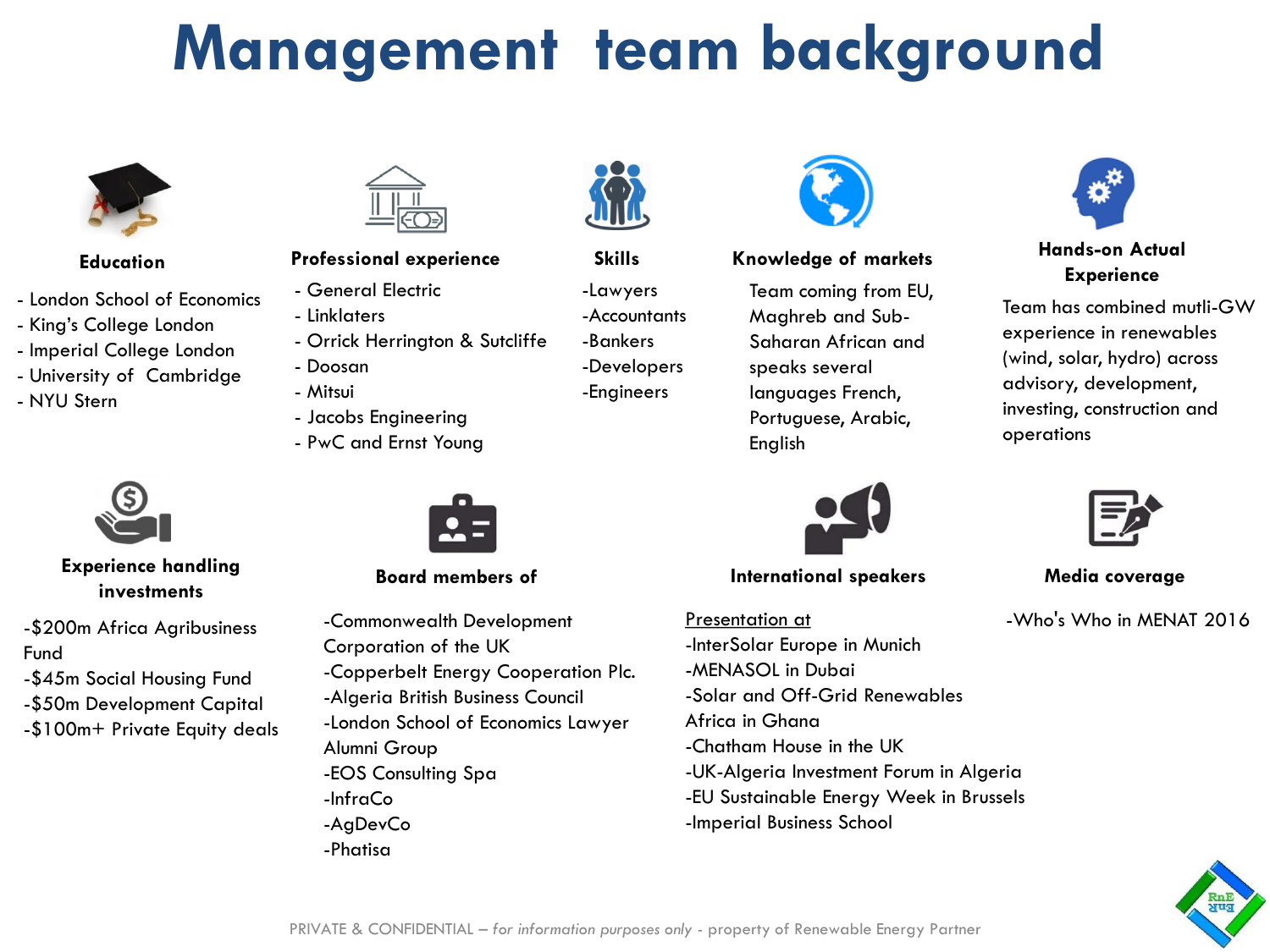## **Management team previous experience**

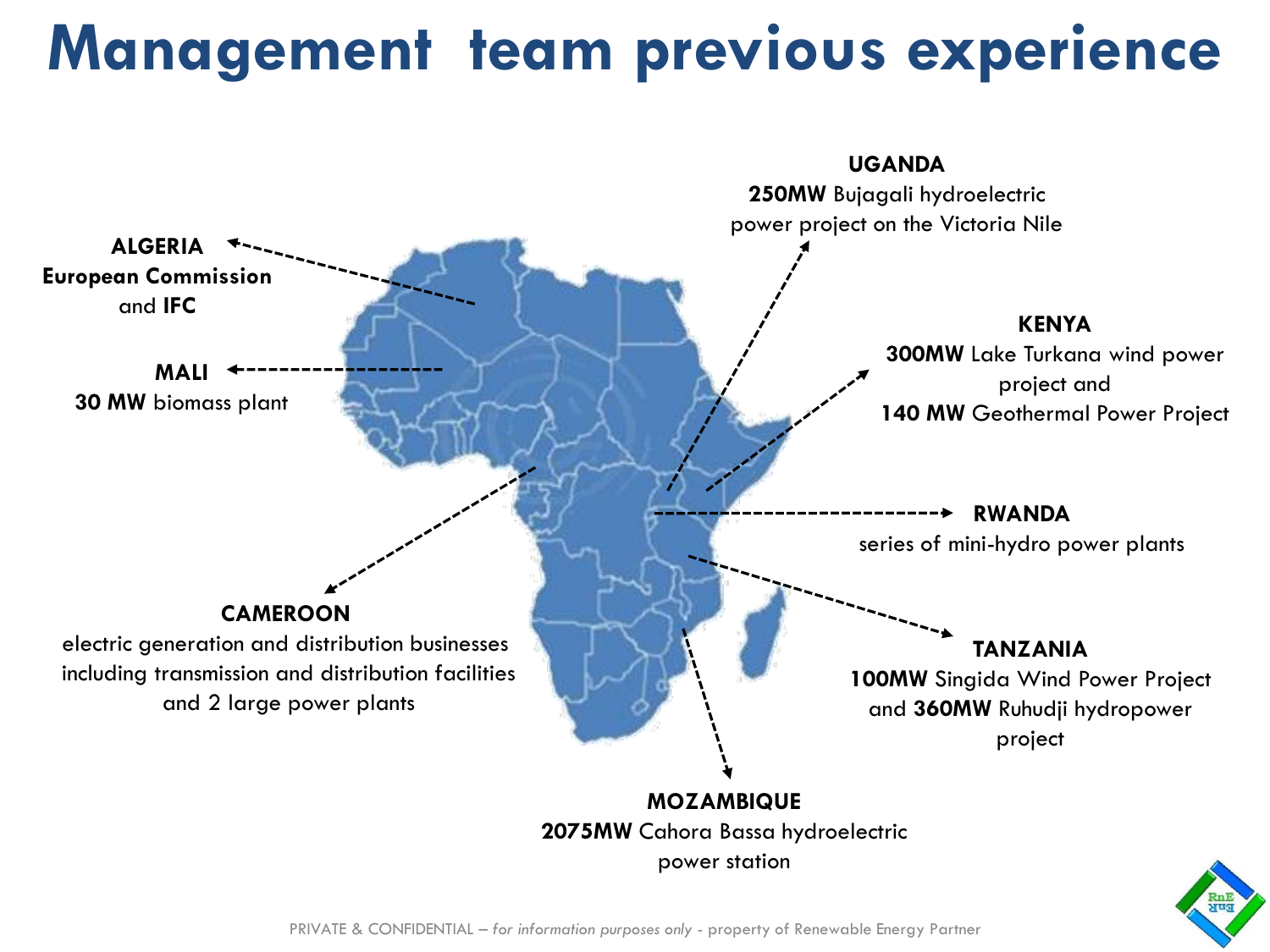### **Context for renewable energy development in Morocco**



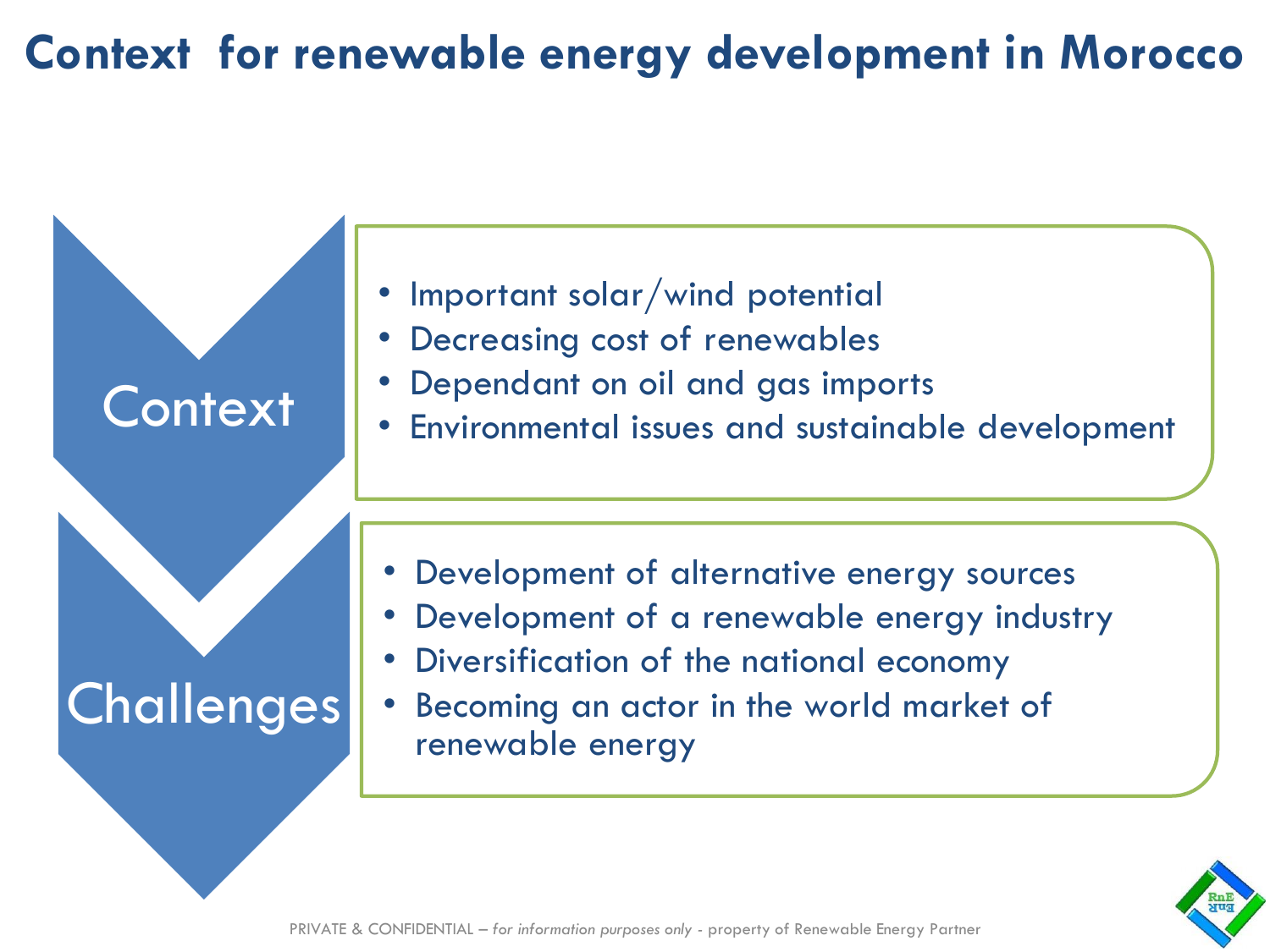# **Need for integrated power solution**

| <b>Issues in Morocco:</b>                                                                                 | <b>RnE proposition in Morocco:</b>                                              |
|-----------------------------------------------------------------------------------------------------------|---------------------------------------------------------------------------------|
| High energy import dependency                                                                             | Self generation of electricity                                                  |
| Subsidies on fuel heavily burden the<br>national budget                                                   | Reduction of reliance on grid                                                   |
| State-utility (ONEE) is in a difficult<br>economic situation meaning challenges<br>electricity production | Reliable, sustainable, "clean" power<br>supply                                  |
| Cost of power set to rise with oil price<br>recovery and progressive removal of<br>subsidies              | Supplementary power to accommodate<br>business growth                           |
|                                                                                                           | Fix and predict cost of long term power<br>thus hedging against any price hikes |

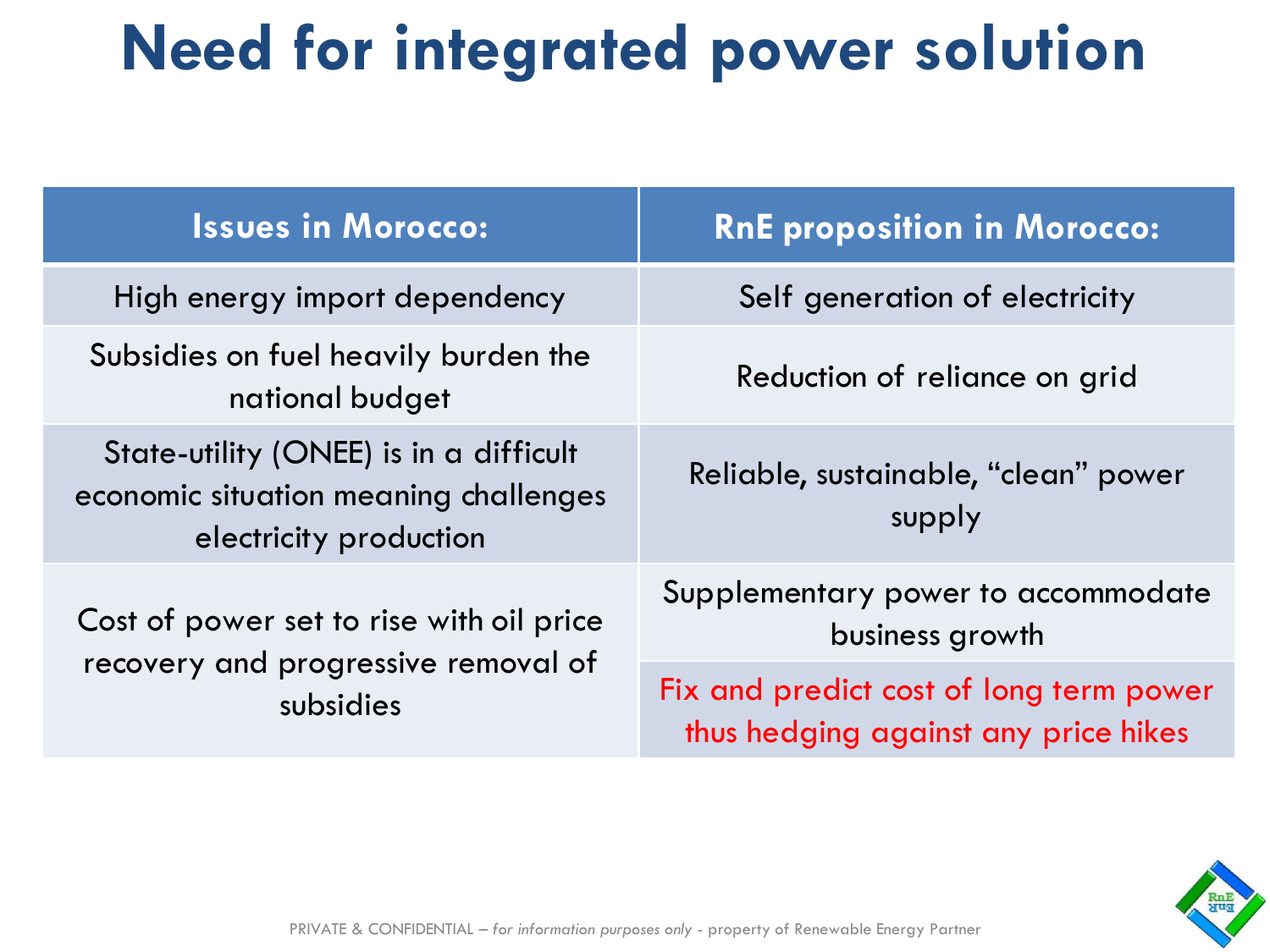## **Our solution in Morocco**

Developing, financing and installing large scale rooftop solar, groundmount and/or hybrid solutions for commercial and industrial clients

#### Recent example includes **250 kW** in Agadir (ongoing)



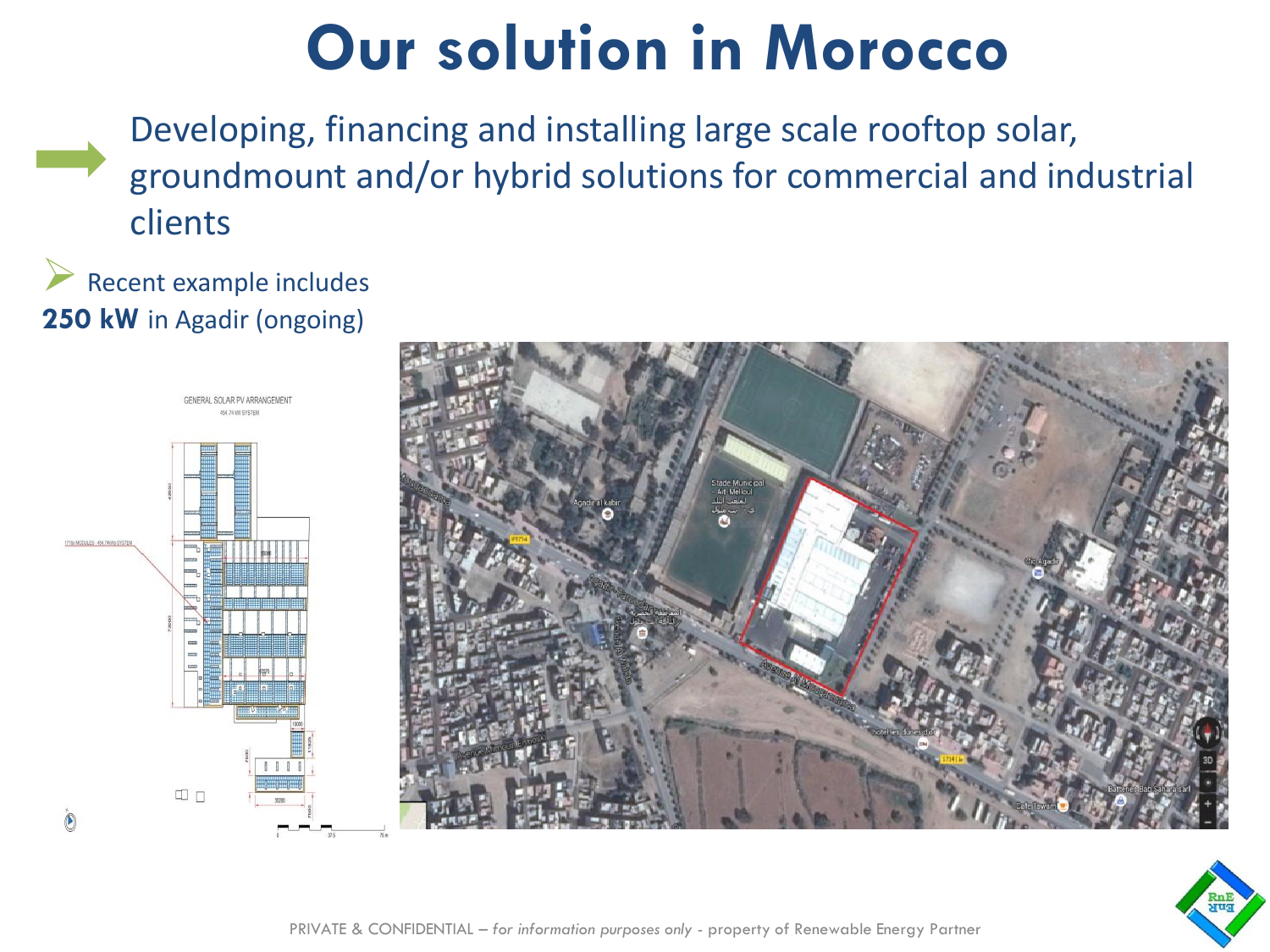# **The benefits**

➢ Internal consumption of electricity generated, cutting electricity bills Solar is a cheaper source of energy than grid and/or diesel gensets ➢ Greener credentials due to reducing carbon footprint  $\triangleright$  Reliable and stable - No interruption to building/factory use ➢ Produce power in an ethical and environmentally sustainable manner

### **Extras:**

- ➢ Revenue generation "making money from renting roofs"
- 10 year yield guarantee and a 10 year installation warranty

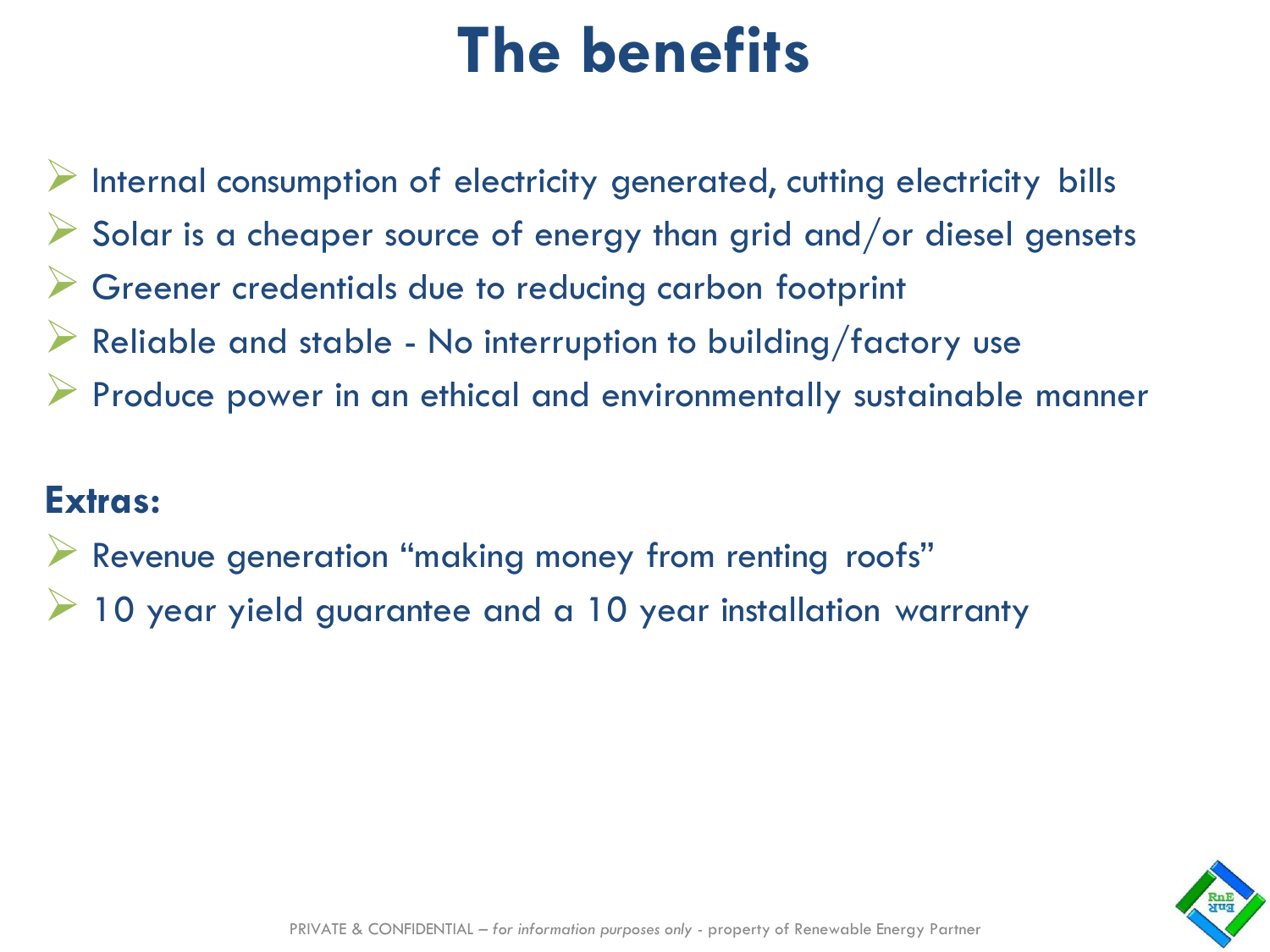# **RnE operates 3 models**

#### **OPTION 1: Power Purchase Agreement (PPA)**

- $\triangleright$  Client buys power under a PPA model over 15/20 years
- ➢ Client signs PPA with RnE
- $\triangleright$  No down payment required

### **OPTION 2: Lease**

- $\triangleright$  Client rents the solar system solution for 10 years
- $\triangleright$  Client pays 10/15% deposit

#### **OPTION 3 : Turnkey**

- $\triangleright$  Bank financing can be used to buy system
- ➢ Financing can be a mezzanine or debt funding at Corporate or SPV level